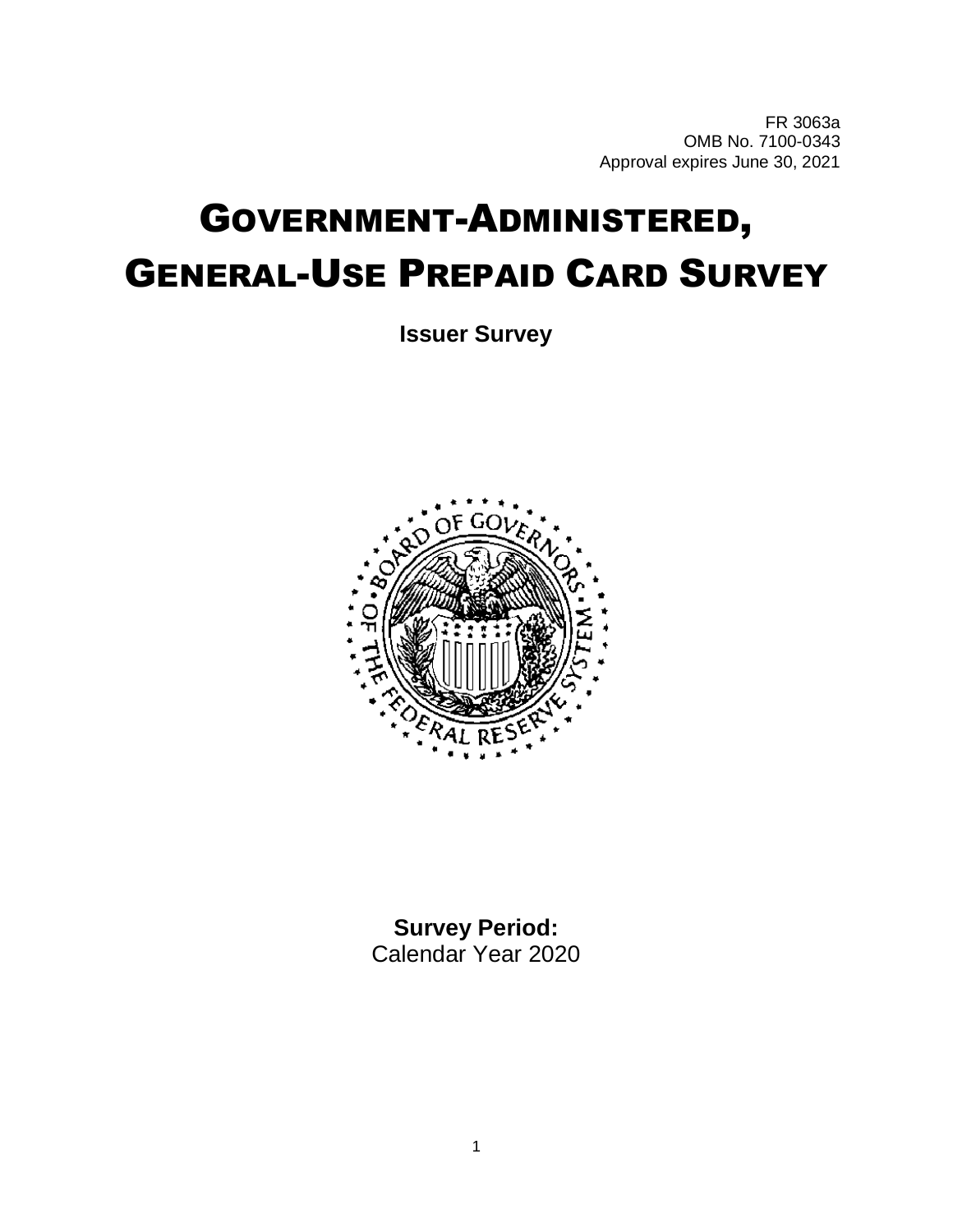### General Instructions

### About this Survey

The information requested is required by law [15 U.S.C. 1693o-2] to support an annual report to the Congress on the prevalence of the use of general-use prepaid cards in federal, state, or local government-administered payment programs, and the interchange fees and cardholder fees charged with respect to the use of such general-use prepaid cards.

#### Your Participation

To achieve the most reliable results, it is important that you respond completely and accurately. Please leave no survey item blank.

The online survey system contains links to two questionnaires, one for federal programs and a second for state/local programs. Respond to each questionnaire once by aggregating all programs falling under each respective jurisdiction. For the purposes of this survey, a program's jurisdiction is determined by the government agency that administers the program. For example, a program is considered state/local if it is administered by a state government agency even if the program is federally funded. Where applicable, this paper version of the survey highlights the differences between the federal and state/local questionnaires.

There are **three possible ways** to answer a numerical survey question:

**Enter a Value:** The actual numeric value of the data element.

- **Enter a Zero:** When the calculated value equals zero. **Please do not enter a non-numeric value**, e.g. "NA" or "NR," when the value equals zero.
- **Enter "NR" (Not Reported):** If your institution engages in the activity of the type being measured but you are unable to report a figure that reflects that activity. **Please do not enter "NA."**
- **If for any reason you cannot provide complete data or you have questions** please contact Monifa Greene at 1-866-359-6619 or e-mail [debit.card.surveys@frb.gov](mailto:debit.card.surveys@frb.gov) for assistance.

**The survey will be made available online at [https://www.federalreserve.gov/debitcardsurveys.](https://www.federalreserve.gov/debitcardsurveys) Please complete the survey by April 19, 2021.**

#### Response Confidentiality and Burden

The Federal Reserve Board regards the majority of individual organization information provided by each respondent as confidential (5 U.S.C. § 552(b)(4)). The Board, however, may publish aggregate or summary information in a way that does not reveal your individual organization's confidential information. If it should be determined subsequently that any information collected on this form must be released, the respondents will be notified.

Public reporting burden for this collection of information is estimated to be 25 hours per response, including the time to gather data in the required form and to review instructions and complete the information collection. Send comments regarding this burden estimate or any other aspect of this collection of information, including suggestions for reducing the burden, to Secretary, Board of Governors of the Federal Reserve System, 20th and C Streets, N.W., Washington, D.C. 20551 or via email to [regs.comments@frb.gov;](mailto:regs.comments@frb.gov) and to the Office of Management and Budget, Paperwork Reduction Project (7100-0343), Washington, D.C. 20503. The Federal Reserve may not conduct or sponsor, and an organization (or a person) is not required to respond to, a collection of information unless it displays a currently valid OMB control number.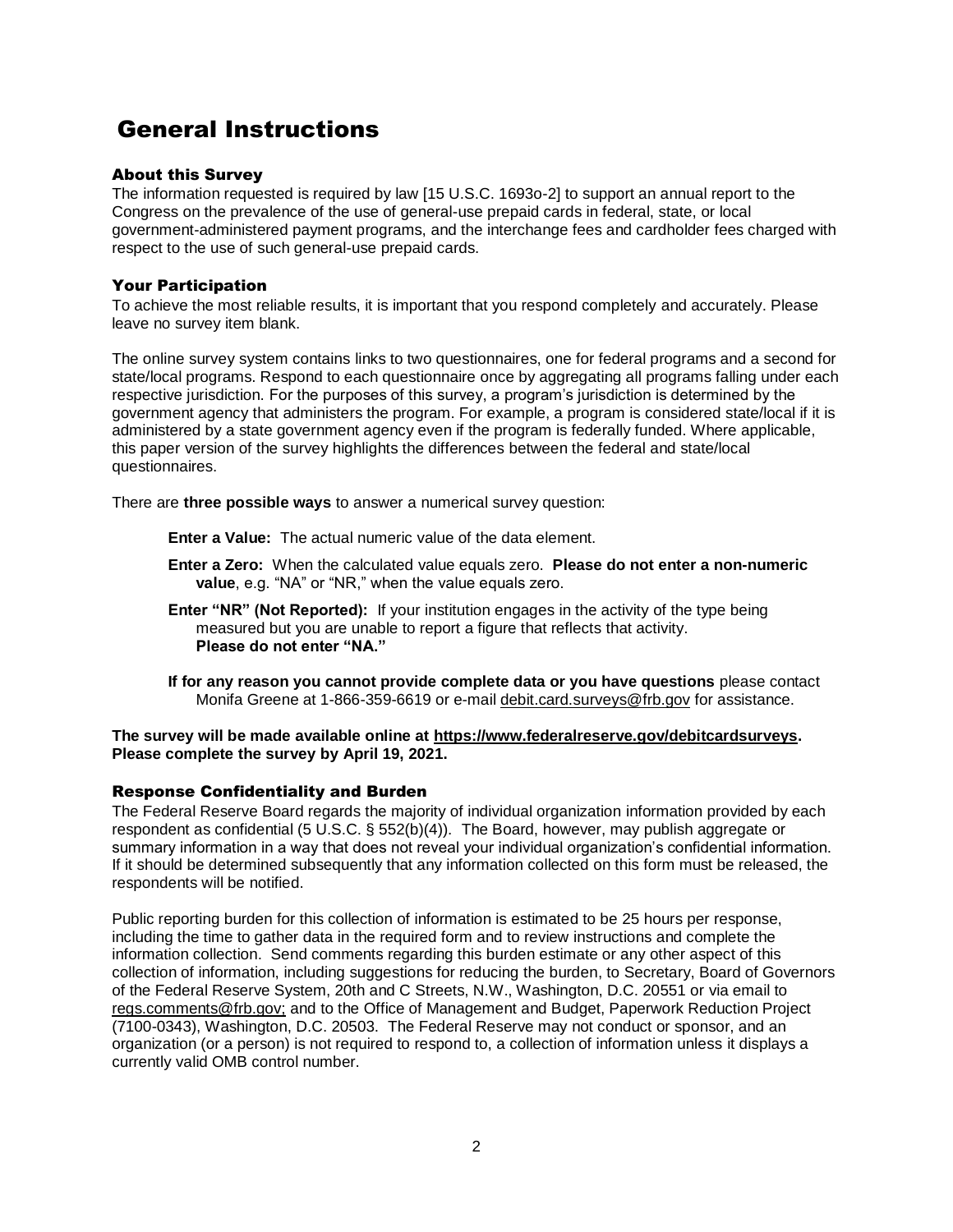### Section I: Program Information

**Enter totals related to government-administered, general-use prepaid cards (linked to U.S.-domiciled accounts) for which your institution was the issuer during calendar year 2020. Note clearly in Section I the name of each government-administered payment program included in your response, check all boxes that apply throughout the survey, and provide explanatory descriptions where appropriate.**

**Include:** All general-use prepaid cards (linked to U.S.-domiciled accounts) issued under programs administered by a federal, state, or local government agency, except for the Supplemental Nutrition Assistance Program (SNAP). The Board will collect cumulative data for the SNAP program directly from the Department of Agriculture's Food and Nutrition Service. Examples of general-use prepaid cards issued under programs administered by a government agency include, but are not limited to, cards issued under federal benefit programs (such as Social Security (Old-Age, Survivors, and Disability Insurance), Supplemental Security Income (SSI), and Veterans Affairs programs), electronic benefit transfer programs (such as Temporary Assistance to Needy Families (TANF)), payroll programs, unemployment insurance programs, child support programs, reimbursement programs, disaster relief programs, and petty cash programs.

#### Number

1. Number of government-administered payment programs covered in this response*.*

| <b>Number of programs by category</b>                                                                                                                                                                          | <b>Number</b>                                                                   |  |
|----------------------------------------------------------------------------------------------------------------------------------------------------------------------------------------------------------------|---------------------------------------------------------------------------------|--|
| 2. Allocate "1. Number of government-administered payment<br><b>program(s)</b> covered in this response" between the following categories                                                                      | 1:                                                                              |  |
| F - Category will appear only in the federal version of the questionnaire<br>SL - Category will appear only in the state/local version of the questionnaire<br>B - Category will appear in both questionnaires |                                                                                 |  |
|                                                                                                                                                                                                                | Q2 components should sum to Q1                                                  |  |
| 2a. Social Security (OASDI) <sup>F</sup>                                                                                                                                                                       |                                                                                 |  |
| 2b. Supplemental Security Income (SSI) <sup>F</sup>                                                                                                                                                            |                                                                                 |  |
| 2c. Veterans <sup>F</sup>                                                                                                                                                                                      |                                                                                 |  |
| 2d. Unemployment SL                                                                                                                                                                                            |                                                                                 |  |
| 2e.                                                                                                                                                                                                            | <b>Child Support</b> <sup>SL</sup> (do not include child care benefit programs) |  |
| 2f.                                                                                                                                                                                                            | <b>TANFSL</b>                                                                   |  |
|                                                                                                                                                                                                                | 2g. Section 8 Housing SL                                                        |  |
| Payroll <sup>B</sup><br>2h.                                                                                                                                                                                    |                                                                                 |  |
| 2i.                                                                                                                                                                                                            |                                                                                 |  |
| 2j.                                                                                                                                                                                                            | <b>Prisons/Corrections B</b>                                                    |  |
| 2k.                                                                                                                                                                                                            | Other government program types <sup>B</sup>                                     |  |
|                                                                                                                                                                                                                |                                                                                 |  |

**2k.1.** List other types of government programs included in **2k.**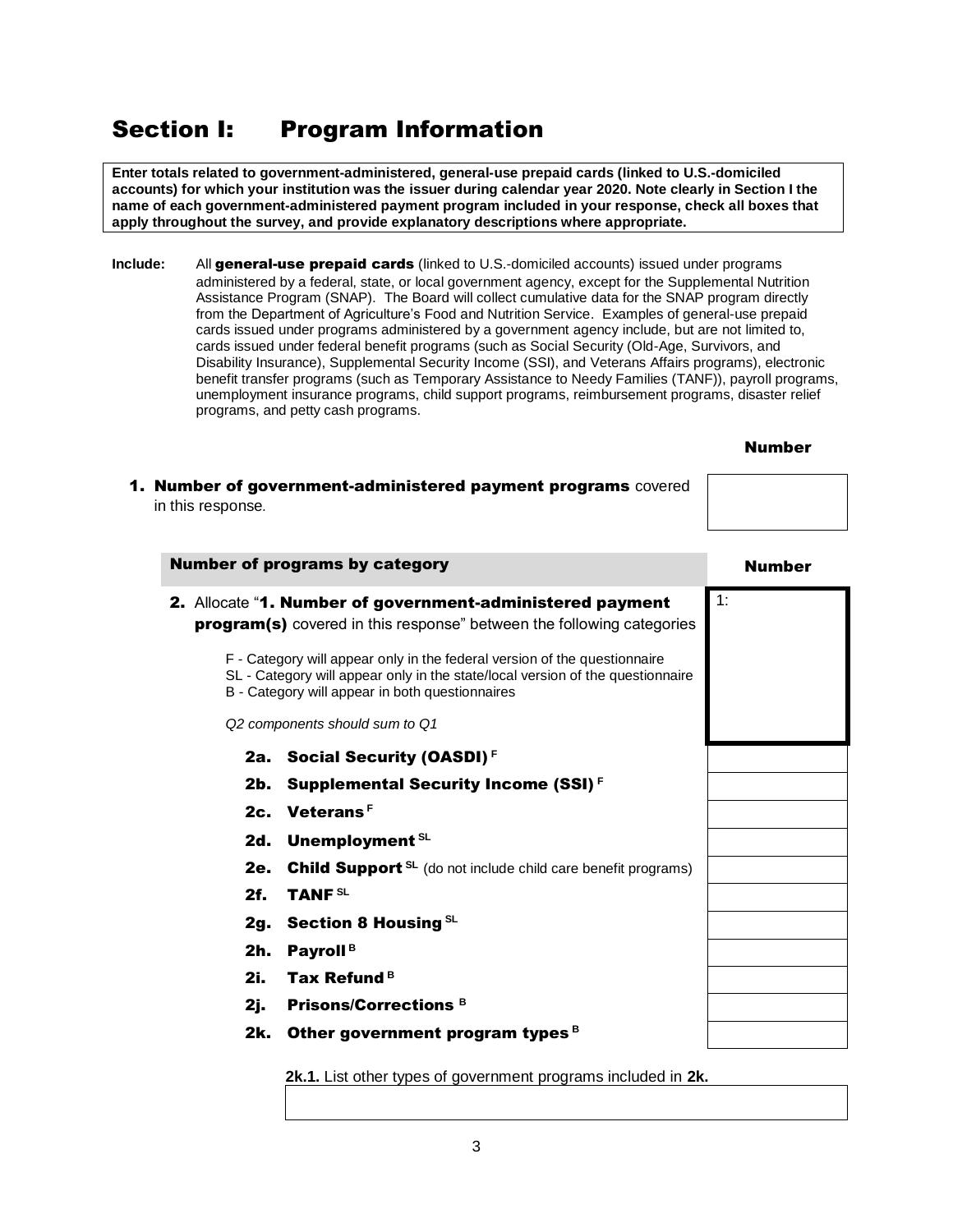**2l.** Comments

### 3. Government-administered payment programs covered in this response

| Name of program | Government agency administering the general-use<br>prepaid card program |
|-----------------|-------------------------------------------------------------------------|
| $\mathbf{1}$ .  |                                                                         |
| 2.              |                                                                         |
| 3.              |                                                                         |
| 4.              |                                                                         |
| 5.              |                                                                         |
| 6.              |                                                                         |
| 7.              |                                                                         |
| 8.              |                                                                         |
| 9.              |                                                                         |
| 10.             |                                                                         |
| 11.             |                                                                         |
| 12.             |                                                                         |
| 13.             |                                                                         |
| 14.             |                                                                         |
| 15.             |                                                                         |
| 16.             |                                                                         |
| 17.             |                                                                         |
| $18$            |                                                                         |
| 19.             |                                                                         |
| 20.             |                                                                         |
| 21.             |                                                                         |
| 22.             |                                                                         |
| $\cdots$        |                                                                         |
| $\cdots$        |                                                                         |
| $\sim$          |                                                                         |

Name of sponsoring government agency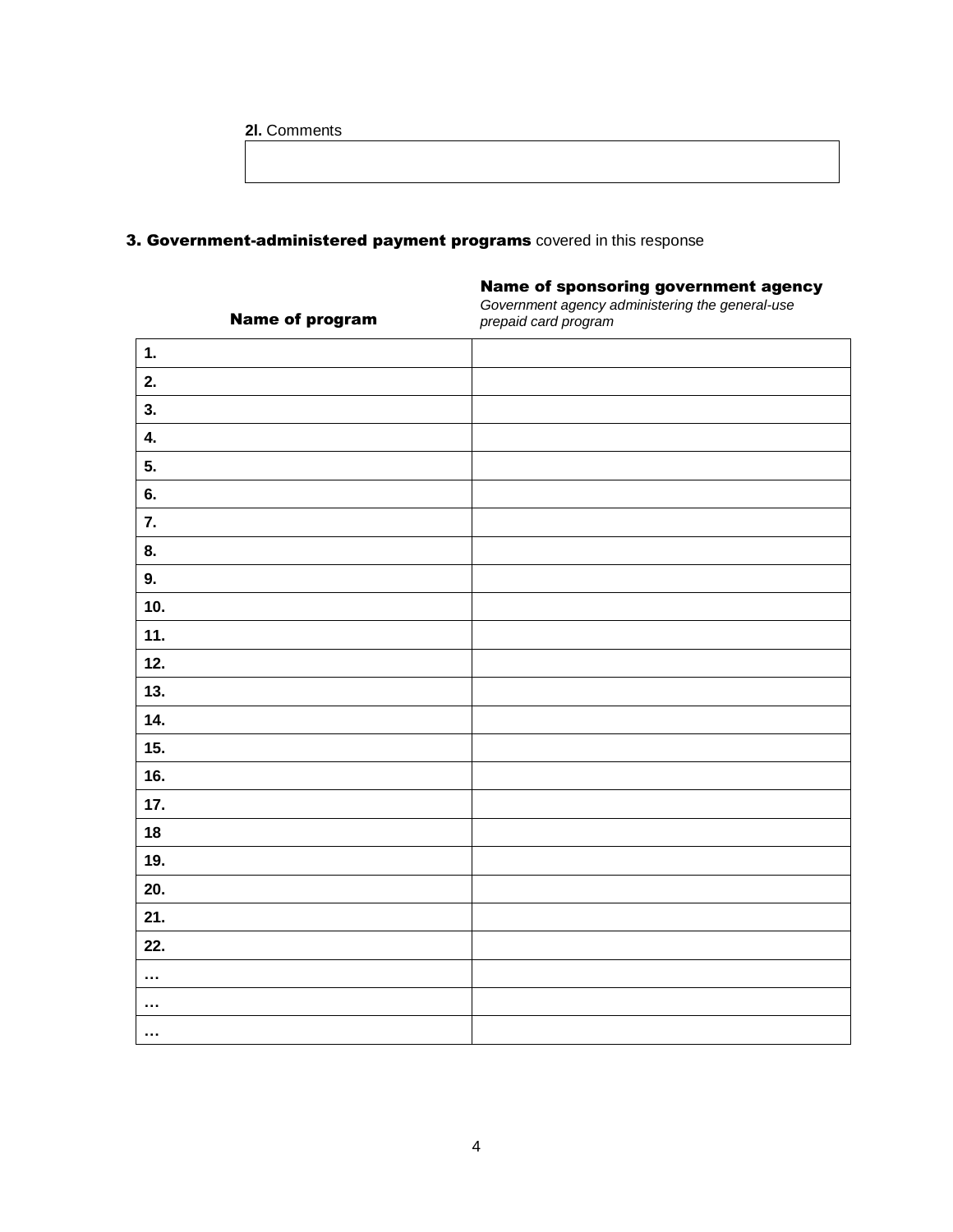### Section II: Card Funding

5

### 1. Government-administered, general-use prepaid cards outstanding as of December 31, 2020

## 2. Net funds loaded onto government-administered, generaluse prepaid cards in 2020 (*exclude funds that were voided or returned to government agencies (or other funding entities)*) 3. Allocate "2. Net funds loaded onto government-

### administered, general-use prepaid cards in 2020" between the following categories: *3a - 3b = 2*

 $3a.$  Gross funds loaded in 2020

3b. Funds that were voided or returned to government agencies (or other funding entities) in 2020

### **3c.** Comments

**Net funds loaded** 

### Net funds loaded by source Value (\$)

- 4. Allocate "2. Net funds loaded onto government-administered, general-use prepaid cards in 2020" between the following categories:
	- F Category will appear only in the federal version of the questionnaire
	- SL Category will appear only in the state/local version of the questionnaire B - Category will appear in both questionnaires

*Q4a components and Q4b should sum to Q2*

### 4a. Net funds loaded pursuant to government-administered

### payment programs:

- 4a.1. Social Security (OASDI) **<sup>F</sup>**
- 4a.2. Supplemental Security Income (SSI) **<sup>F</sup>**
- 4a.3. Veterans **<sup>F</sup>**
- 4a.4. Unemployment **SL**
- **4a.5. Child Support**<sup>SL</sup> (do not include child care benefit programs)
- 4a.6. TANF **SL**
- 4a.7. Section 8 Housing **SL**



|           | Value (\$)       |
|-----------|------------------|
|           |                  |
|           | $\overline{2}$ : |
| $(+)$     |                  |
| $(\cdot)$ |                  |

Number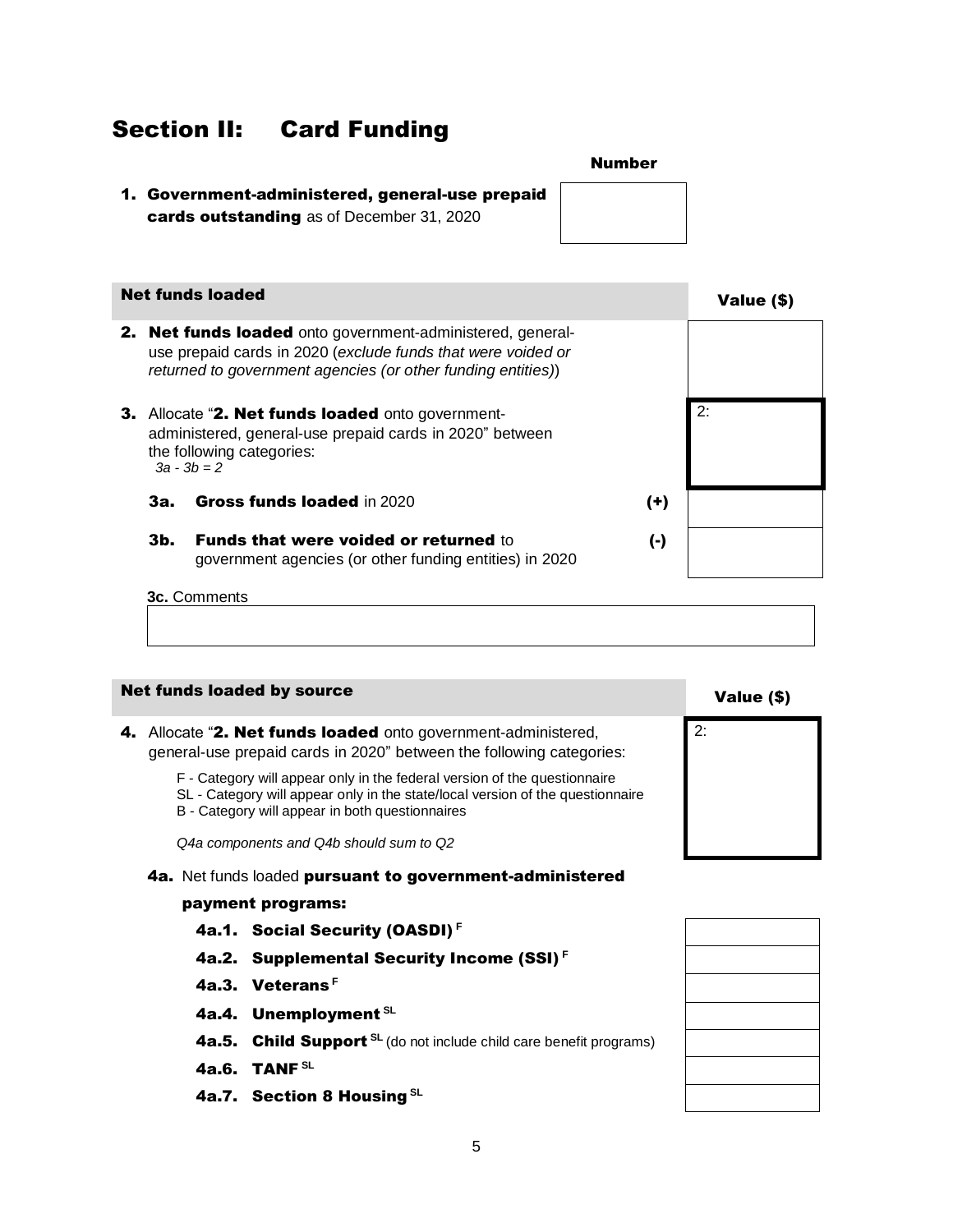4a.8. Payroll **<sup>B</sup>**

4a.9. Tax Refund **<sup>B</sup>**

4a.10. Prisons/Corrections **<sup>B</sup>**

4a.11. Other government program types **<sup>B</sup>**

### 4b. Net funds loaded from all other sources

(not pursuant to government programs)

**4b.1.** Provide a description of all other sources of funding included in 4b.

**4c.** Comments

| <b>5. Funds outstanding</b> on government-administered, general- |                                                                                                                                                                                                                                                                                                     |
|------------------------------------------------------------------|-----------------------------------------------------------------------------------------------------------------------------------------------------------------------------------------------------------------------------------------------------------------------------------------------------|
| use prepaid cards as of December 31, 2020                        |                                                                                                                                                                                                                                                                                                     |
|                                                                  |                                                                                                                                                                                                                                                                                                     |
|                                                                  |                                                                                                                                                                                                                                                                                                     |
|                                                                  | <b>Average daily value of funds outstanding on</b><br>government-administered, general-use prepaid cards in 2020<br>This value is calculated by summing the aggregate value of<br>daily balances for each day in the year and dividing by 365.<br>Do not divide by the number of cards outstanding. |

**7.** Comments regarding questions **5-6**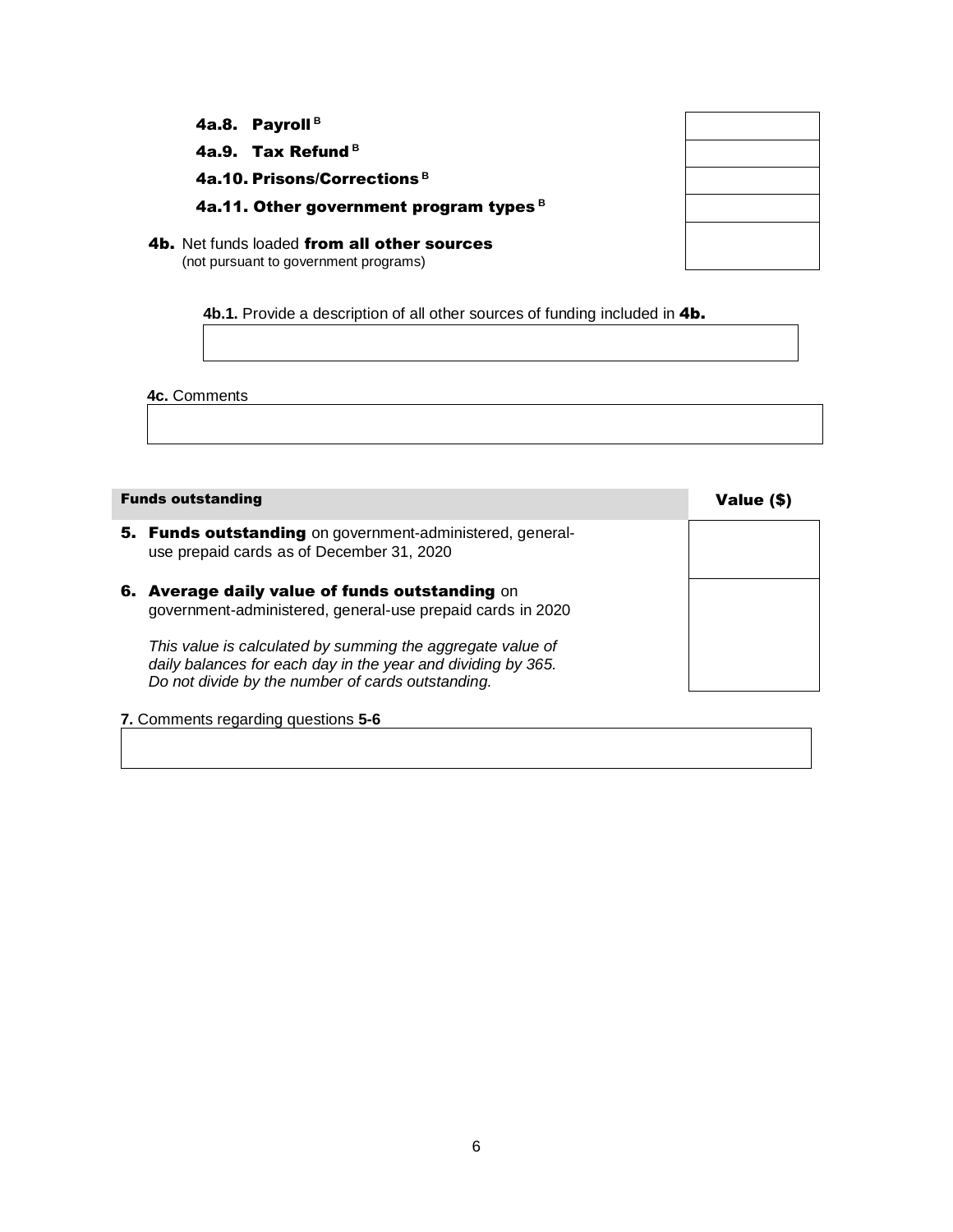### Section III: Cash Withdrawals

|                                                                                                                         | <b>ATM cash withdrawals</b>                                                    | Volume | Value (\$) |
|-------------------------------------------------------------------------------------------------------------------------|--------------------------------------------------------------------------------|--------|------------|
|                                                                                                                         | <b>1. Total ATM cash withdrawals in 2020</b>                                   |        |            |
| <b>2.</b> Allocate " <b>1. Total ATM cash withdrawals</b> in 2020<br>between the following categories:<br>$2a + 2b = 1$ |                                                                                | 1:     | 1:         |
|                                                                                                                         | <b>2a.</b> ATM cash withdrawals in 2020 at<br>proprietary (in-network) ATMs    |        |            |
| 2b. .                                                                                                                   | <b>ATM cash withdrawals in 2020 at</b><br>nonproprietary (out-of-network) ATMs |        |            |

#### **2c.** Comments

branches



### 3. Total ATM fees assessed to cardholders for cash withdrawals in 2020 by ATM operators of nonproprietary (out-of-network) ATMs

3a. Amount reimbursed to cardholders by the **issuer** for ATM fees assessed to cardholders for cash withdrawals by ATM operators of nonproprietary (out-of-network) ATMs



|    | Over-the-counter at-bank (teller) cash<br>withdrawals                                                                      | <b>Volume</b> | Value (\$) |
|----|----------------------------------------------------------------------------------------------------------------------------|---------------|------------|
|    | 4. Total over-the-counter at-bank (teller) cash<br>withdrawals in 2020                                                     |               |            |
| 5. | Allocate "4. Total over-the-counter at-bank<br><b>(teller)</b> in 2020" between the following categories:<br>$5a + 5b = 4$ | 4:            | 4:         |
|    | Over-the-counter at-bank (teller) cash<br>5а.<br>withdrawals in 2020 at the issuer's bank                                  |               |            |

| volume | Value (5) |
|--------|-----------|
|        |           |
|        |           |
| 4:     | 4:        |
|        |           |
|        |           |
|        |           |
|        |           |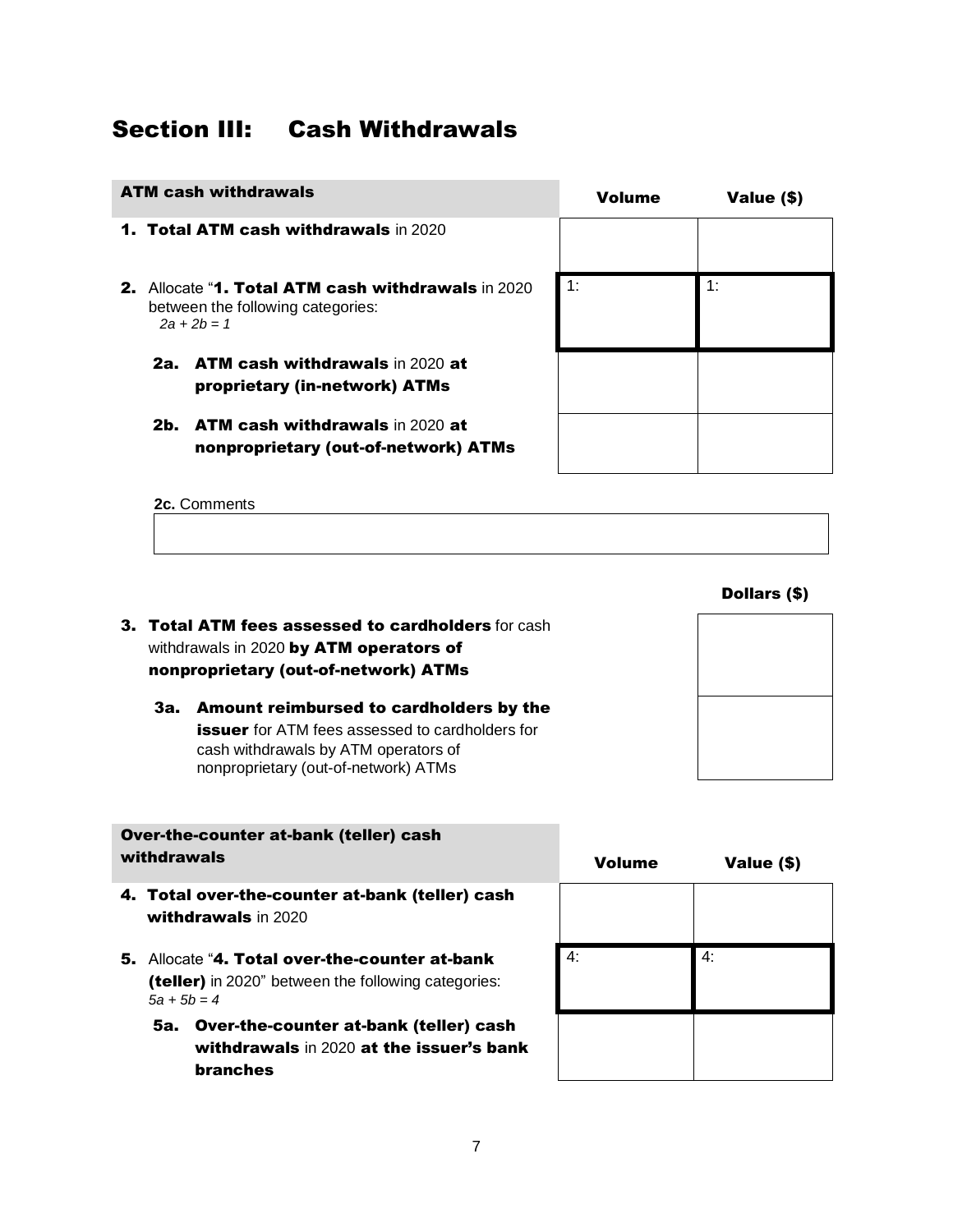5b. Over-the-counter at-bank cash withdrawals in 2020 at third-party bank branches

#### **5c.** Comments

Dollars (\$)

- 6. Total over-the-counter at-bank (teller) fees assessed to cardholders for cash withdrawals in 2020 by third party banks
	- 6a. Amount reimbursed to cardholders by the issuer for over-the-counter at-bank (teller) fees assessed to cardholders for cash withdrawals by third party banks

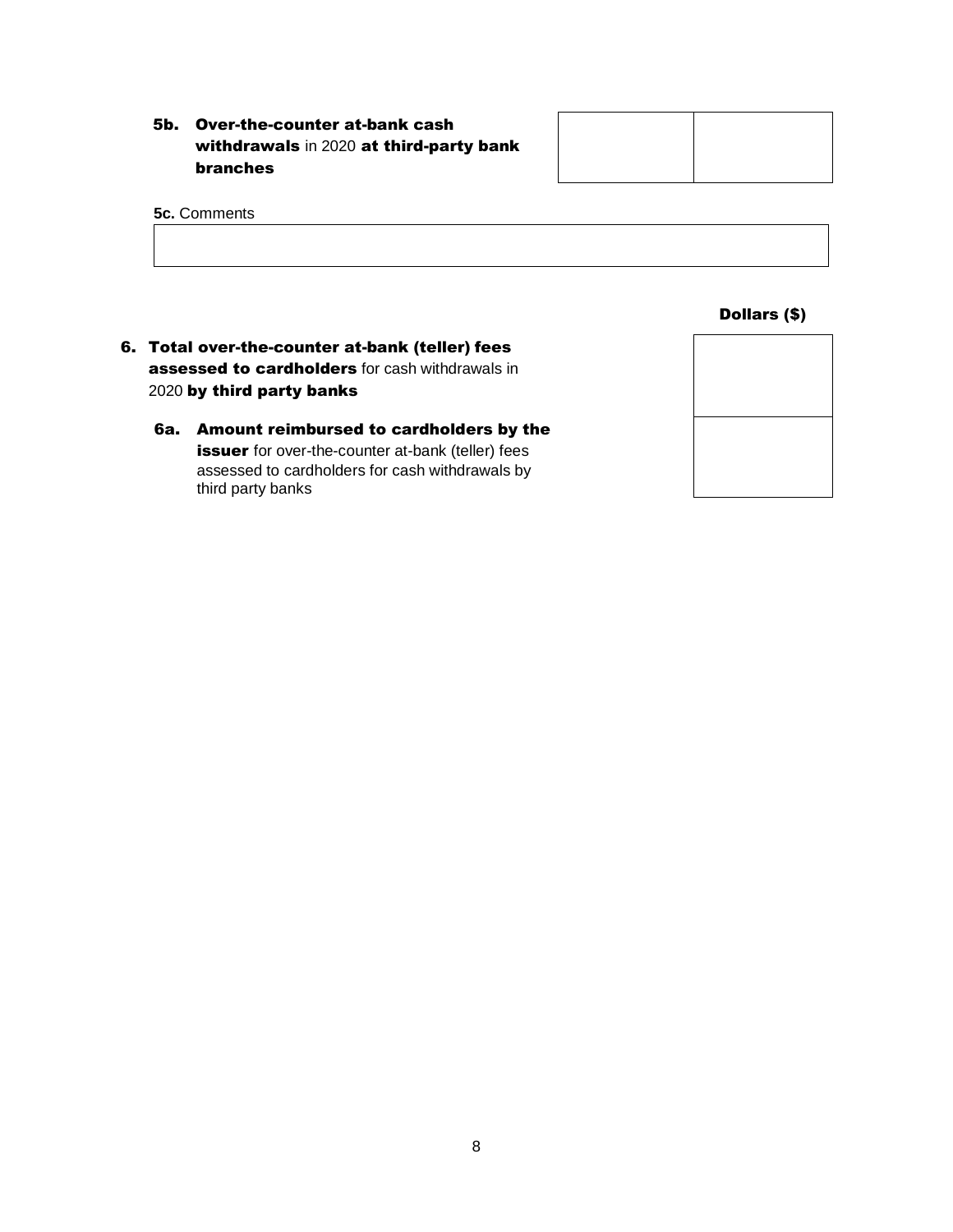### Section IV: Purchase Transactions Volume Value (\$) Include cash back amounts 1. All settled purchase transactions in 2020 (excluding pre-authorizations, denials, adjustments, and returns) Volume Value (\$) 1a. Settled purchase transactions that included cash back in 2020 Total amount 1a.1 Allocate "Total amount" between the following categories: Total amount = purchase amount + cash back amount **1a.1.1.** Purchase amount **1a.1.2.** Cash back amount **1b.** Comments

| טווסוווווסט ווא |  |
|-----------------|--|
|                 |  |
|                 |  |

|     | <b>Exempt vs. non-exempt transactions</b>                                                                        | <b>Volume</b> | Value (\$) |
|-----|------------------------------------------------------------------------------------------------------------------|---------------|------------|
|     | 2. Allocate "1. All settled purchase transactions in<br>2020" between the following categories:<br>$2a + 2b = 1$ | 1:            | 1:         |
| 2a. | Settled purchase transactions <b>exempt</b> from the<br>interchange fee standards                                |               |            |
| 2b. | Settled purchase transactions not exempt from<br>the interchange fee standards                                   |               |            |
|     |                                                                                                                  |               |            |

# **2c.** Comments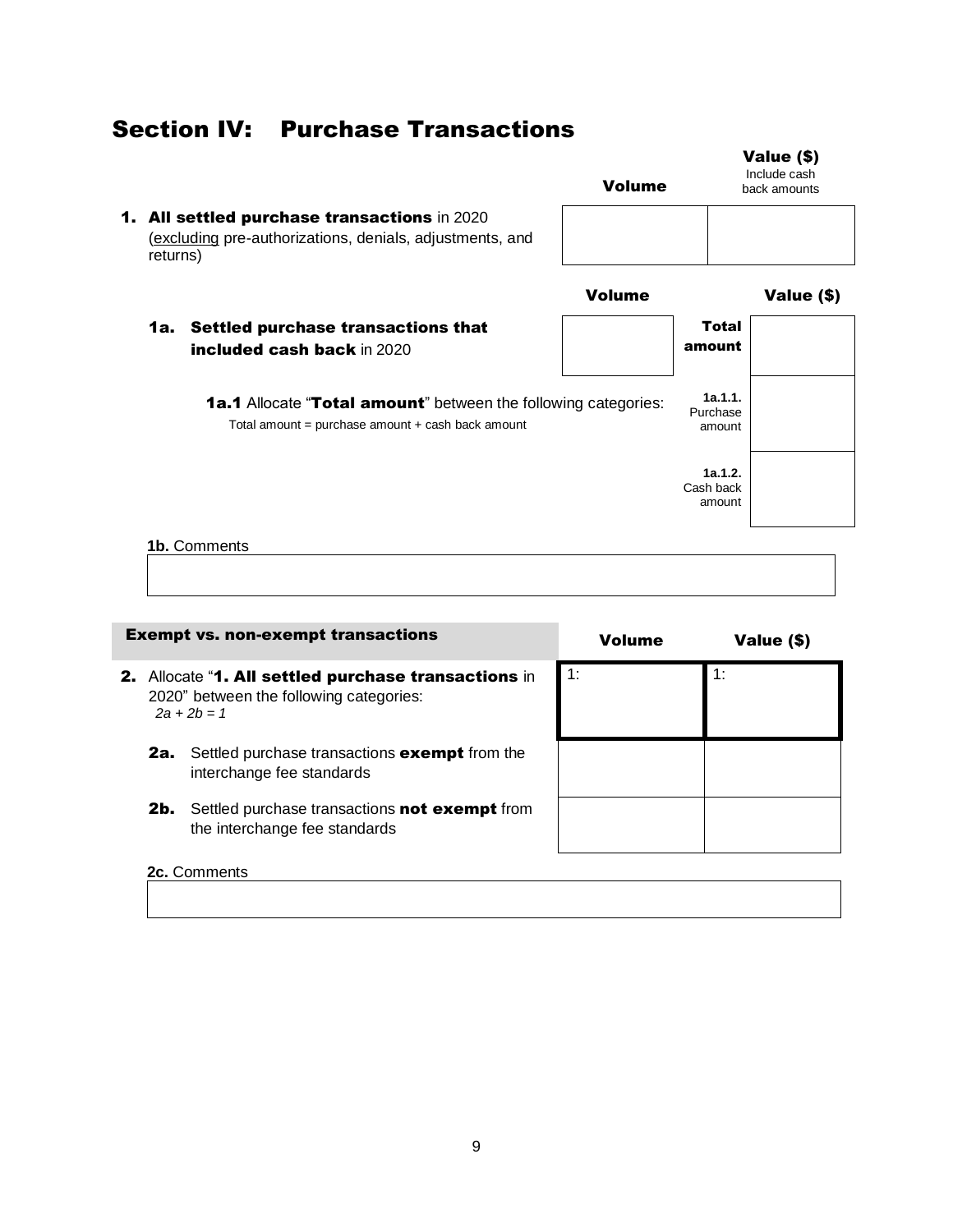### Section V: Fees Paid by Issuers

- 1. Fees paid (by the issuer) on ATM cash withdrawals to ATM owners/operators in 2020
- 2. Fees paid (by the issuer) on over-thecounter at-bank (teller) cash withdrawals to third party banks in 2020
- 3. Other fees paid (by the issuer) on cash withdrawals in 2020

Dollars (\$)

**3.1.** List the types of other fees paid on cash withdrawals included in 3.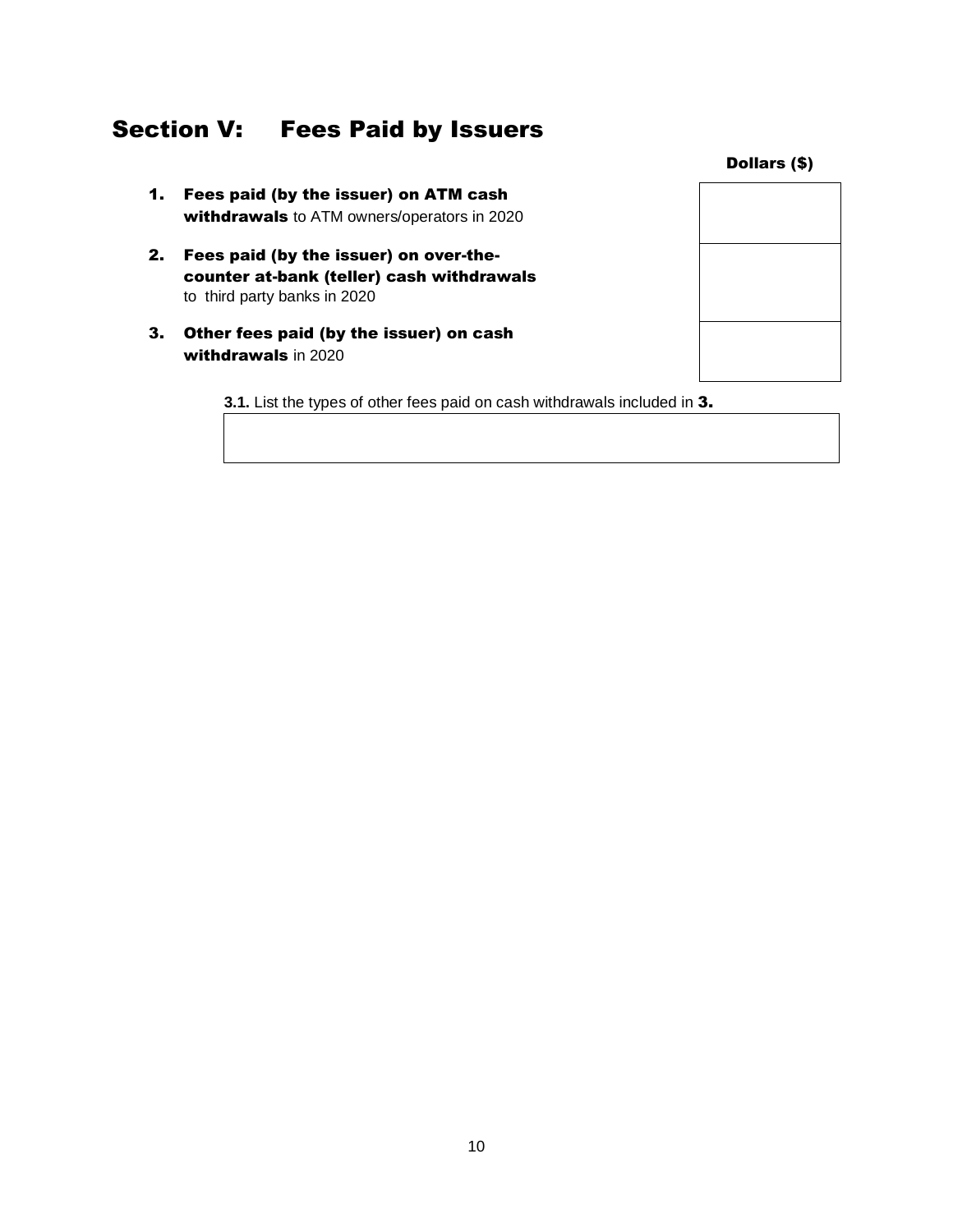### Section VI: Issuer Revenue: Interchange Fees

- 1. Total interchange fee revenue received on settled purchase transactions in 2020 (net of interchange fees reimbursed to acquirers as a result of chargebacks or returns) *Do not exclude interchange fee revenue ultimately disbursed to a program manager or other third party.* Revenue from exempt vs. non-exempt transactions and all collars (\$)
- 2. Allocate "1. Total interchange fee revenue received in 2020" between the following categories: *2a + 2b = 1*
	- 2a. Interchange fee revenue received on settled purchase transactions **exempt** from the interchange fee standards.
	- 2b. Interchange fee revenue received on settled purchase transactions **not exempt** from the interchange fee standards.

#### **2c.** Comments





1: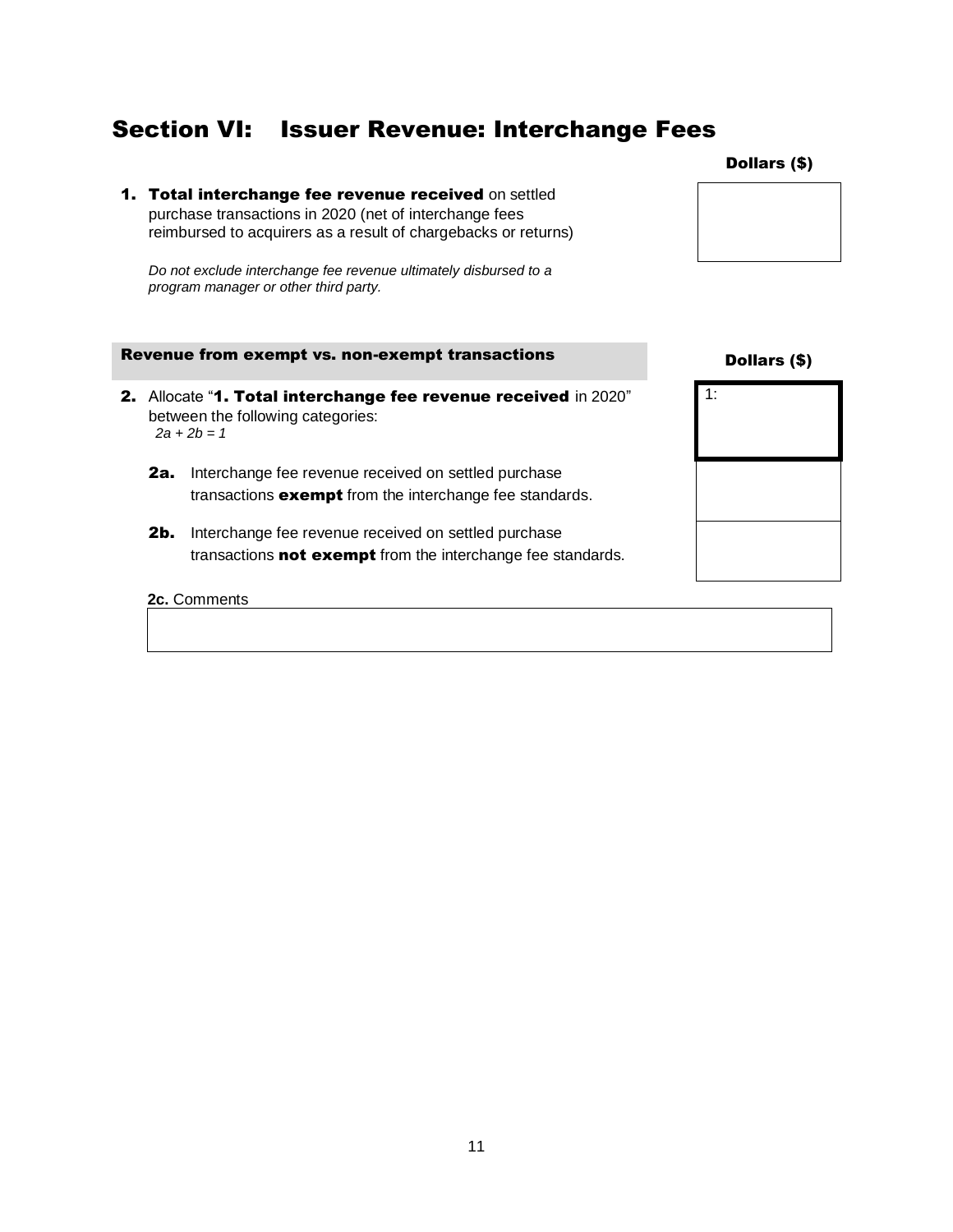### Section VII: Issuer Revenue: Cardholder Fees

|     |                                                                                                                                                                                                                                       |                                         | <b>Number of</b><br>times fees<br>were assessed                                                   |                                                                      |                                                                     |
|-----|---------------------------------------------------------------------------------------------------------------------------------------------------------------------------------------------------------------------------------------|-----------------------------------------|---------------------------------------------------------------------------------------------------|----------------------------------------------------------------------|---------------------------------------------------------------------|
|     |                                                                                                                                                                                                                                       | Total<br><b>Revenue</b><br>Dollars (\$) | Do not include<br>instances where<br>fees were waived or<br>for some other<br>reason not assessed |                                                                      |                                                                     |
|     | 1. All fees assessed to cardholders in 2020                                                                                                                                                                                           |                                         |                                                                                                   |                                                                      |                                                                     |
|     | Do not exclude cardholder fee revenue ultimately<br>disbursed to a program manager or other third party.                                                                                                                              |                                         |                                                                                                   | <b>Number of</b><br>programs in                                      |                                                                     |
|     | 2. Allocate "1. All fees assessed to<br>cardholders in 2020" between the following<br>categories:<br>$2a + 2b + 2c + 2d + 2e + 2f + 2g + 2h + 2i = 1$                                                                                 | 1:                                      | 1:                                                                                                | which fee is<br>subject to<br>government-<br>imposed<br>restrictions | Provide a description of government-imposed<br>restrictions on fees |
|     | 2a. Purchase transaction fees                                                                                                                                                                                                         |                                         |                                                                                                   |                                                                      |                                                                     |
|     | 2b. ATM fees<br>Do not include ATM fees assessed to<br>cardholders for cash withdrawals by ATM<br>operators at nonproprietary ATMs reported in<br>section III, question 3                                                             |                                         |                                                                                                   |                                                                      |                                                                     |
|     | 2c. Over-the-counter at-bank (teller)<br>cash withdrawal fees<br>Do not include over-the-counter at-bank (teller)<br>fees assessed to cardholders for cash<br>withdrawals by third party banks reported in<br>section III, question 6 |                                         |                                                                                                   |                                                                      |                                                                     |
|     | 2d. Account servicing fees                                                                                                                                                                                                            |                                         |                                                                                                   |                                                                      |                                                                     |
| 2e. | <b>Routine monthly fees</b>                                                                                                                                                                                                           |                                         |                                                                                                   |                                                                      |                                                                     |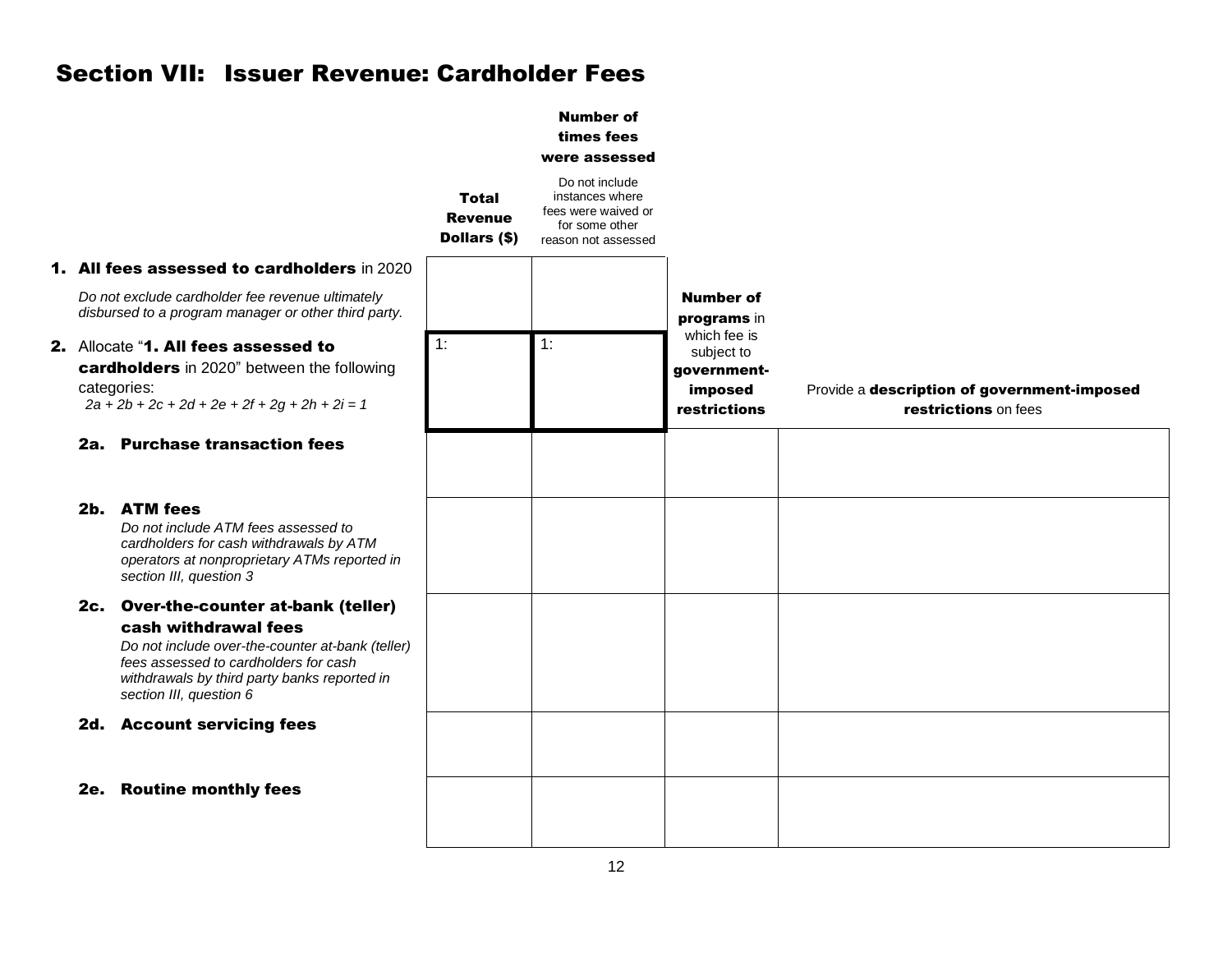### 2f. Customer service inquiry fees

### 2g. Overdraft fees

#### 2h. Penalty fees Do not include overdraft fees

#### 2i. Other fees

**2i.1.** List other types of fees included in 2i.

**2j.** Comments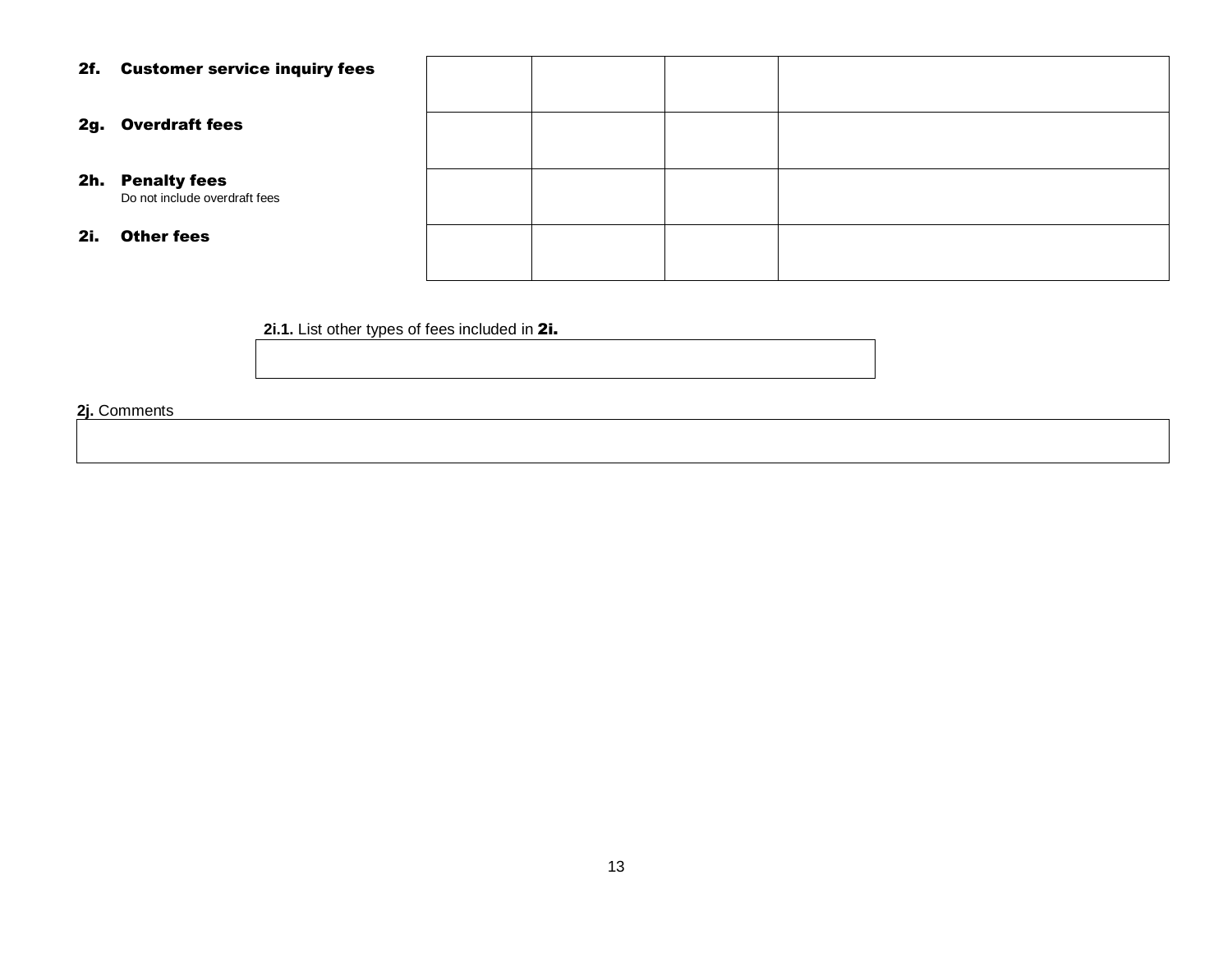### Section VIII: Issuer Revenue: Other

*Do not exclude revenue ultimately disbursed to a program manager or other third party* Dollars (\$)

1. Total revenue received from fees assessed to government office(s) in 2020

- 2. Total value of payments and incentives received from payment card networks in 2020
- 3. Total revenue received from all other sources in 2020 (other than sources already covered in this survey).

 **3.1.** Provide a description of the types of other sources of revenue included in 3.

**4.** Comments regarding questions 1-3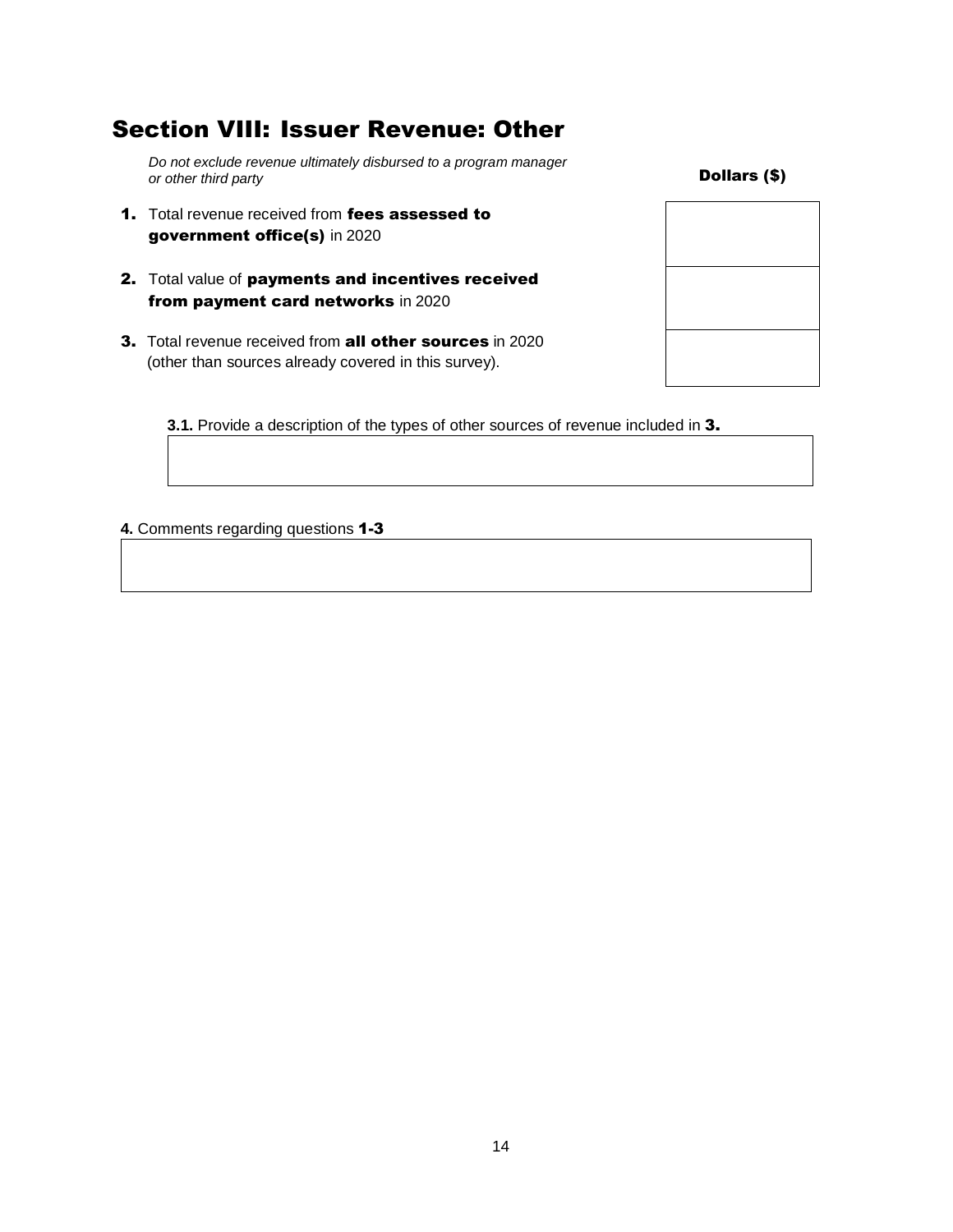### Glossary of Terms

- Account servicing fee: Fee assessed to a government-administered, general-use prepaid cardholder for certain types of funds transfers or in connection with certain types of account maintenance. Examples of account servicing fees include minimum balance fees (for allowing the account balance to fall below a certain amount), inactivity fees (after a period of time (days or months) without deposit, purchase, withdrawal, or other transaction activity), and fees charged for initiating an on-line bill payment transaction (including fees for individual or recurring payments, proof of payment requests, stop payment requests and returned items), transferring funds from the general-use prepaid card to a bank account, converting currency, initiating a money transfer at a money transfer provider, requesting standard or expedited card replacement, or requesting check issuance. Do not include fees assessed to a cardholder every month for general maintenance of the card, as these fees should be categorized as routine monthly fees.
- ATM fee: Fee assessed to a government-administered, general-use prepaid cardholder for proprietary (innetwork) or non-proprietary (out-of-network) cash withdrawals at an ATM.
- **Cardholder:** Individual, household, or other category used for recipients receiving payments on governmentadministered, general-use prepaid cards.
- **Cards outstanding:** All active general-use prepaid cards (linked to U.S.-domiciled accounts) in circulation on which funds may be disbursed for the government administered payment program for which data is being reported. This does not include cards in inventory or that are no longer eligible to receive benefit funds.
- **Customer service inquiry fee:** Fee assessed to a government-administered, general-use prepaid cardholder that includes checking the available balance or recent activity on a card via an ATM, an automated interactive voice response menu (via landline or cell phone), web-based account access or when human interaction between the cardholder and the issuer is involved (such as customer service calls to a live representative).
- **Exempt transaction:** Electronic debit transaction that is exempt from the interchange fee standards in Regulation II.

An electronic debit transaction made using a general-use prepaid card that has been provided pursuant to a government-administered payment program is exempt from the interchange fee standards for calendar year 2020 if one of the following two conditions applies:

- 1) The issuer, along with its affiliates worldwide, has assets that are less than \$10 billion, as of December 31, 2019.
- 2) The issuer, along with its affiliates worldwide, has assets that are greater than or equal to \$10 billion, as of December 31, 2019, and all of the following conditions apply:
	- The cardholder may use the debit card only to transfer or debit funds, monetary value, or other assets that have been provided pursuant to a government-administered payment program;
	- The issuer does not charge a fee for overdrafts, including a shortage of funds or a transaction processed for an amount exceeding the account balance, unless the fee or charge is imposed for transferring funds from another asset account to cover a shortfall in the account accessed by the card
	- The issuer does not charge a fee for the first withdrawal per calendar month from an ATM that is part of the issuer's designated ATM network.
- Fees waived or for some other reason not assessed: Fees that an issuer normally would assess to cardholders, but which the issuer did not actually assess or collect. Reasons for not assessing of collecting the fee include, but are not limited to, restrictions imposed by the government agency administering the program, the issuer's marketing or customer service initiative, and the request of a cardholder.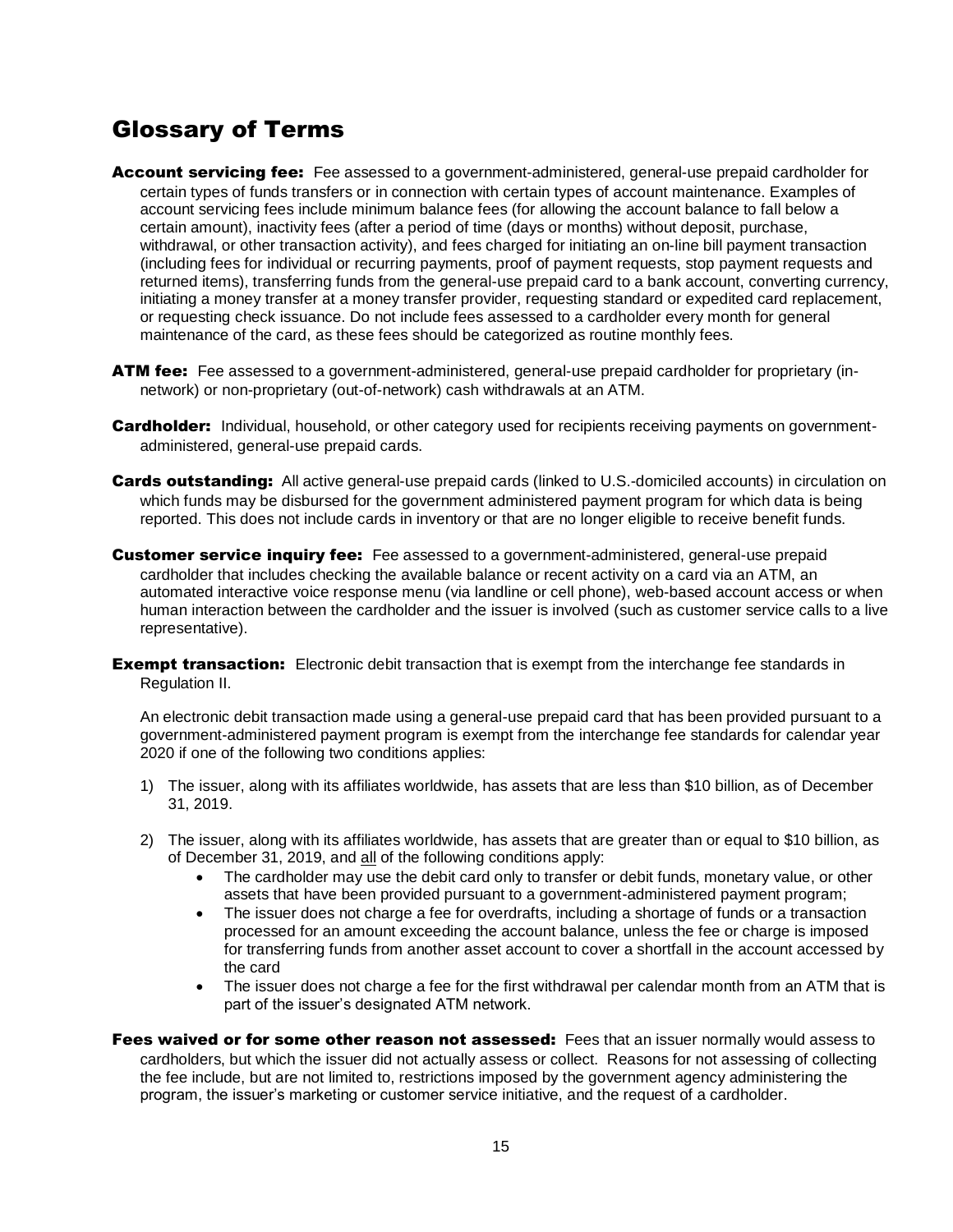- **General-use prepaid card:** A card or other payment code or device that is (1) issued on a prepaid basis in a specified amount, whether or not that amount may be increased or reloaded, in exchange for payment and (2) redeemable upon presentation at multiple unaffiliated merchants for goods or services. The funds related to these card programs may be loaded directly onto the card, into an account associated with the card, or set aside in some other manner for the benefit of the cardholder.
- Government-administered payment program: A program is considered government-administered regardless of whether a federal, state, or local government agency operates the program or outsources some or all functions to third parties so long as the program is operated on behalf of the government agency. In addition, a program may be government-administered even if a federal, state, or local government agency is not the source of funds for the program it administers. For example, child support programs are government-administered programs even though a federal, state, or local government agency is not the source of the funds. In addition, to the extent Health Savings Account, Flexible Spending Account, and Health Reimbursement Arrangement accounts are offered in connection with a person's employment and administered by or on behalf of a government employer, such accounts are considered governmentadministered payment programs. Jury duty payment programs administered by federal, state, or local governments, including courts, are also considered government-administered payment programs. Further, local government-administered payment programs would include programs administered by tribal governments.

For the purposes of this survey, this definition includes, but is not limited to, federal benefit programs (such as Social Security Administration, Supplemental Security Income, and Veterans Administration), electronic benefit transfer programs (such as Temporary Assistance to Needy Families and the energy assistance programs), payroll programs, child support programs, reimbursement programs, disaster relief programs, and petty cash programs.

Although the Supplemental Nutrition Assistance Program (SNAP) is a government-administered payment program, it should not be reported in this survey. The Board will collect cumulative data for the SNAP program directly from the Food and Nutrition Service under the United States Department of Agriculture.

- Government-imposed restrictions: Federal, state or local government agency requirements that restrict or limit an issuer from assessing certain fees to general-use prepaid cardholders in governmentadministered payment programs. An example might include a government agency requiring an issuer to provide the first ATM cash withdrawal per month at no charge to the cardholder.
- Nonproprietary (out-of-network) ATM: An ATM that is not owned by, operated exclusively for, or operated by the card issuing depository institution, or is not part of an ATM network of depository institutions with which the card issuing depository institution is a member such that ATM use is treated as if the ATM is proprietary.
- **Other fee:** Any fee not included in other fee definitions that are assessed to a government-administered, general-use prepaid cardholder.
- **Overdraft fee:** Fee assessed to a government-administered, general-use prepaid cardholder for a negative balance (a transaction that was paid despite insufficient funds on the card) or a denied transaction (a transaction that was denied for insufficient funds).
- Over-the-counter at-bank (teller) cash withdrawal fee: Fee assessed to a governmentadministered, general use prepaid cardholder for initiating a cash withdrawal at a bank teller location.
- Payments and incentives received from payment card networks: Payments received by an issuer from a payment card network with respect to debit card transactions or debit-card-related activity. Issuer incentives may be based on reaching specified volume levels, promoting the network's brand through marketing activities, converting the issuer's debit card base to a different signature network, or undertaking